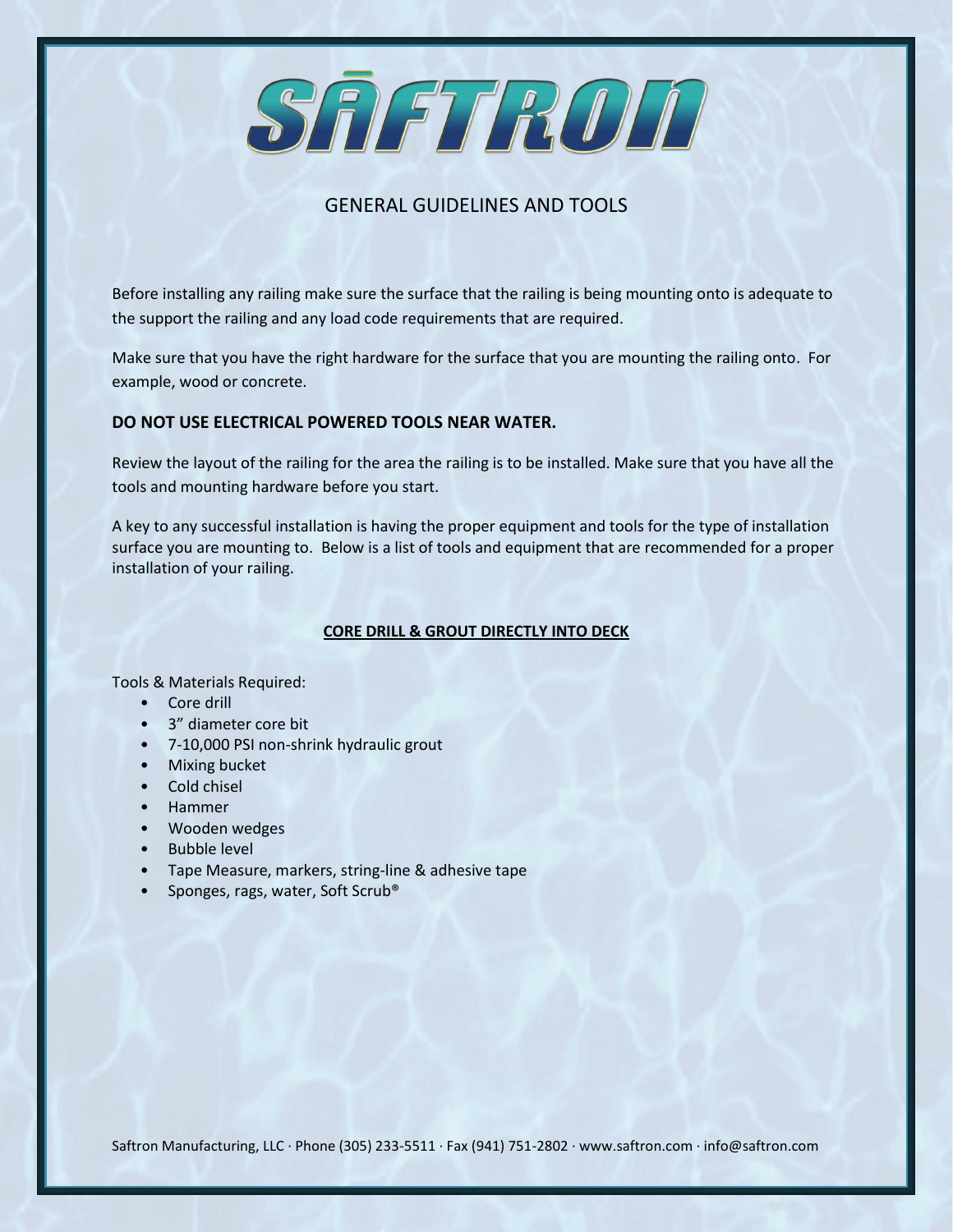## **ANCHOR SOCKET (CORE DRILL & GROUT)**

Tools & Materials Required:

- Core drill
- 3" diameter core bit
- 7-10,000 PSI non-shrink hydraulic grout
- Mixing bucket
- Cold chisel
- Hammer
- Wooden wedges
- Bubble level
- Tape measure, markers, string-line & adhesive tape
- Sponges, rags, water, Soft Scrub®
- Saftron P-JIG-L or P-JIG-RTD (optional)
- $\bullet$   $\frac{1}{2}$  " wrench or socket

## **3" and 6" SURFACE MOUNTED BASE SUPPORTS**

Hardware Included:

- 304" Grade Marine Stainless Steel 5/16" Lag Bolts & Washers (included)
- Alligator<sup>®</sup> anchors (Included)

Tools & Materials Required:

- Tape measure & markers
- ½" socket or wrench
- Battery powered drill
- 5/16" masonry bit (for concrete decks)
- 3/16" pilot hole bit (for wood decks)
- Soft Scrub®

#### **EXERCISE / SAFETY GRAB BARS / TOWEL BARS**

Hardware Included:

• Alligator® anchors (Included)

Tools & Materials Required:

- Tape measure & markers.
- ½" socket or wrench
- PVC glue (not just adhesive)
- Battery powered drill
- 5/16" masonry bit (for concrete decks)
- Soft Scrub<sup>®</sup>

Saftron Manufacturing, LLC · Phone (305) 233-5511 · Fax (941) 751-2802 · www.saftron.com · info@saftron.com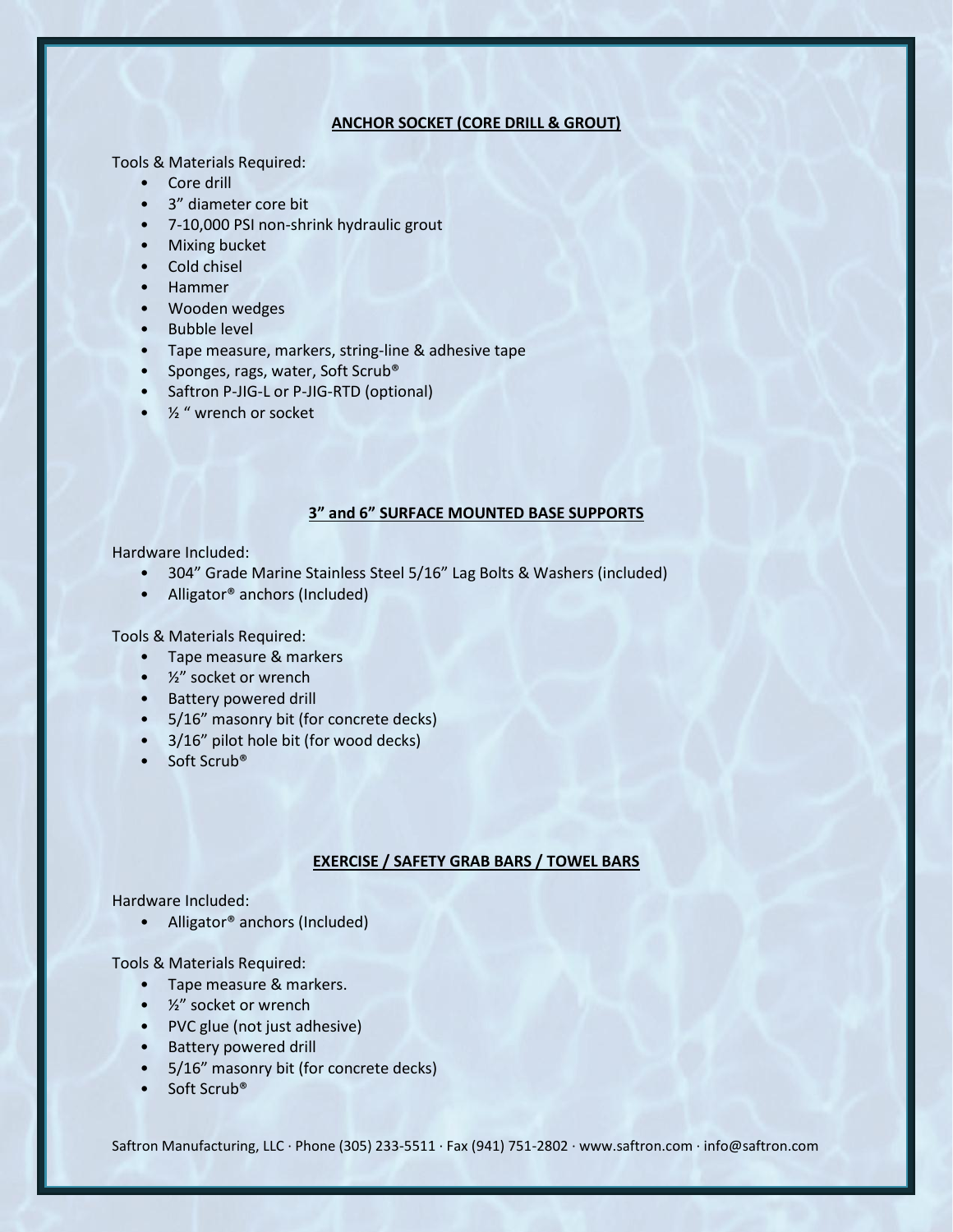## **SURFACE MOUNTED ABOVE GROUND SPA RAILS**

*(Models: SF-24-LT, SF-48 & 59, SS-36, SSF 48 & 59)*

Hardware Included:

- ONE Slip-T fitting assembly (SSF models)
- ONE "End-cap" socket
- ONE  $2'' \times 14''$  bolt
- ONE ¼" fender washer
- ONE Staptoggle<sup>®</sup> ¼"-20 hollow wall anchor
- ONE Single-use tube of adhesive
- ONE Lift & Turn 6" floor base without set-screws
- ONE floor base rectangular insert
- THREE 5/16" x 2" lag bolts
- THREE 5/16" washers
- THREE 5/16" Alligator<sup>®</sup> anchors

Tools & Materials Required:

- Tape measure & markers
- 1/2" & 7/16" socket wrench
- Rubber mallet
- Battery powered drill
- $\bullet$   $\frac{1}{2}$ " drill bit
- Soft Scrub<sup>®</sup>

### **SLIDE UNDER- SPA RAILS**

## **(Models: SUB-48 & 59)**

Hardware Included:

- ONE Powder-coated aluminum Slide-Under Spa Support & ONE Lift & Turn 6" floor base assembly
- EIGHT Stainless Steel pan-head wood screws

Tools & Materials Required:

- Screwdriver
- Soft Scrub<sup>®</sup>

Saftron Manufacturing, LLC · Phone (305) 233-5511 · Fax (941) 751-2802 · www.saftron.com · info@saftron.com